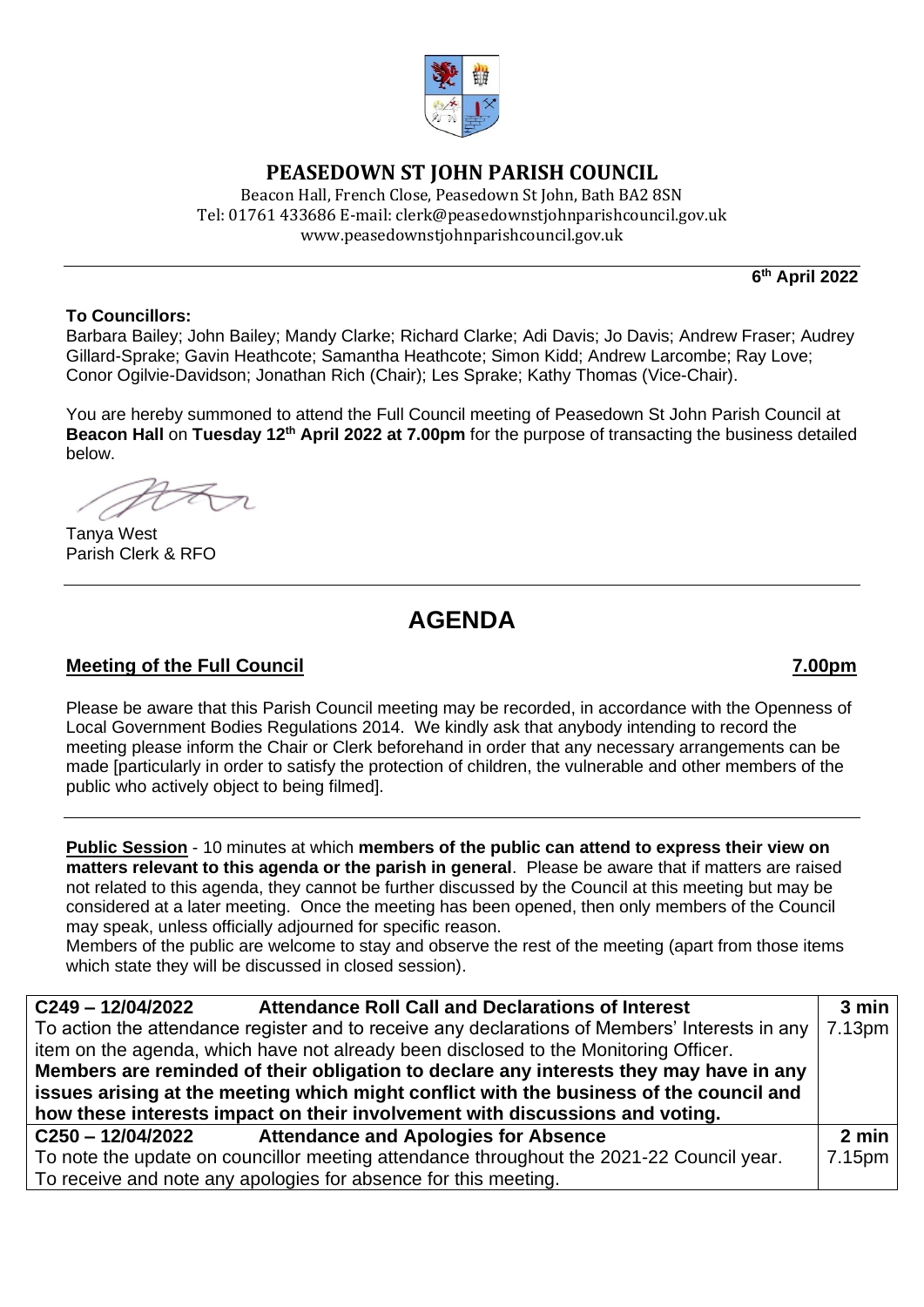| $C251 - 12/04/2022$<br><b>Minutes</b>                                                                                                                                                   | 6 min              |
|-----------------------------------------------------------------------------------------------------------------------------------------------------------------------------------------|--------------------|
| To resolve to approve the minutes of the Full Council meeting held on 15 <sup>th</sup> February<br>İ.<br>2022.                                                                          | 7.21 <sub>pm</sub> |
| ii. To resolve to approve the minutes of the Full Council meeting held on 15 <sup>th</sup> March 2022.                                                                                  |                    |
| iii. To resolve to approve the minutes of the Burial Committee meeting held on 22 <sup>nd</sup> June                                                                                    |                    |
| 2021.                                                                                                                                                                                   |                    |
| iv. To sign the above listed minutes.                                                                                                                                                   |                    |
| <b>Clerk's Report</b><br>C252-12/04/2022                                                                                                                                                | 4 min              |
| To receive, for information, a report from the Clerk on any outstanding actions from the last                                                                                           | 7.25pm             |
| meeting, or items of particular note or feedback requested via Planner. Also, to receive report                                                                                         |                    |
| and roadmap for the Council to achieve the General Power of Competence.                                                                                                                 |                    |
| C253-12/04/2022<br><b>Items for Urgent Report</b>                                                                                                                                       | 2 min              |
| Items which have been brought to the attention of the Chair, prior to the meeting, and that, in                                                                                         | 7.27pm             |
| their opinion, should be reported on as a matter of urgency.<br><b>Planning Related Matters</b><br>C254-12/04/2022                                                                      | 13 min             |
|                                                                                                                                                                                         | 7.40pm             |
| A. To resolve to determine the Parish Council's official response regarding the following<br>planning applications:                                                                     |                    |
| Reference: 21/05622/FUL<br>İ.                                                                                                                                                           |                    |
| Address: 36 Naishes Avenue, Peasedown St. John, Bath, BA2 8TW.                                                                                                                          |                    |
| Proposal: Erection of a two-storey side extension and single storey rear extension                                                                                                      |                    |
| (Resubmission).                                                                                                                                                                         |                    |
| Applicant: Mr Daniel Hillier.                                                                                                                                                           |                    |
| ii. Reference: 22/01322/TEL                                                                                                                                                             |                    |
| Address: Street Record, Wellow Lane, Peasedown St John, Bath.                                                                                                                           |                    |
| Proposal: Telecommunications installation of a 15.0m Phase 9 Super Slimline                                                                                                             |                    |
| Monopole and associated ancillary works.                                                                                                                                                |                    |
| Applicant: CK Hutchison Networks (UK) Ltd                                                                                                                                               |                    |
|                                                                                                                                                                                         |                    |
| B. To receive a report on the following:                                                                                                                                                |                    |
| Planning decisions issued by B&NES Council.<br>i.                                                                                                                                       |                    |
| ii. Planning enforcement matters.                                                                                                                                                       |                    |
| iii. Planning applications not invited to comment / appeals / pending applications /                                                                                                    |                    |
| applications from neighbouring parishes.                                                                                                                                                |                    |
| iv. Progress on the Greenlands Road development of 89 dwellings.                                                                                                                        |                    |
|                                                                                                                                                                                         |                    |
| C. Public Rights of Way                                                                                                                                                                 |                    |
| To receive update regarding the change to the Public Rights of Way network in respect of                                                                                                |                    |
| Public Footpath BA19/22, at Skylark Farm, in the Parish of Peasedown St John.                                                                                                           | 5 min              |
| <b>Memorial Trees and Benches Policy</b><br>C255 - 12/04/2022                                                                                                                           |                    |
| To review and to determine the draft Memorial Trees and Benches Policy for adoption. To<br>include consideration of request for a memorial tree to be located on the Recreation Ground. | 7.45pm             |
| $C256 - 12/04/2022$<br><b>Financial Matters &amp; Schedule of Payments</b>                                                                                                              | 8 min              |
| In accordance with the Financial Regulations and Standing Orders:                                                                                                                       | 7.53pm             |
| To review and resolve to approve the schedule of payments and ratify those already<br>i.                                                                                                |                    |
| made in relation to the accounts for year ending 31 <sup>st</sup> March 2022.                                                                                                           |                    |
| ii. To review and resolve to approve the schedule of payments and ratify those already                                                                                                  |                    |
| made in relation to the accounts for year ending 31 <sup>st</sup> March 2023.                                                                                                           |                    |
| iii. To review the report on General and Ear Marked Reserves and Committed Expenditure                                                                                                  |                    |
| and make any associated decisions for the transfer of funds from Reserves for various                                                                                                   |                    |
| projects to progress.                                                                                                                                                                   |                    |
| iv. To consider any budgets which require to be carried forward from the 2021/22 financial                                                                                              |                    |
| year to the 2022/23 financial year.                                                                                                                                                     |                    |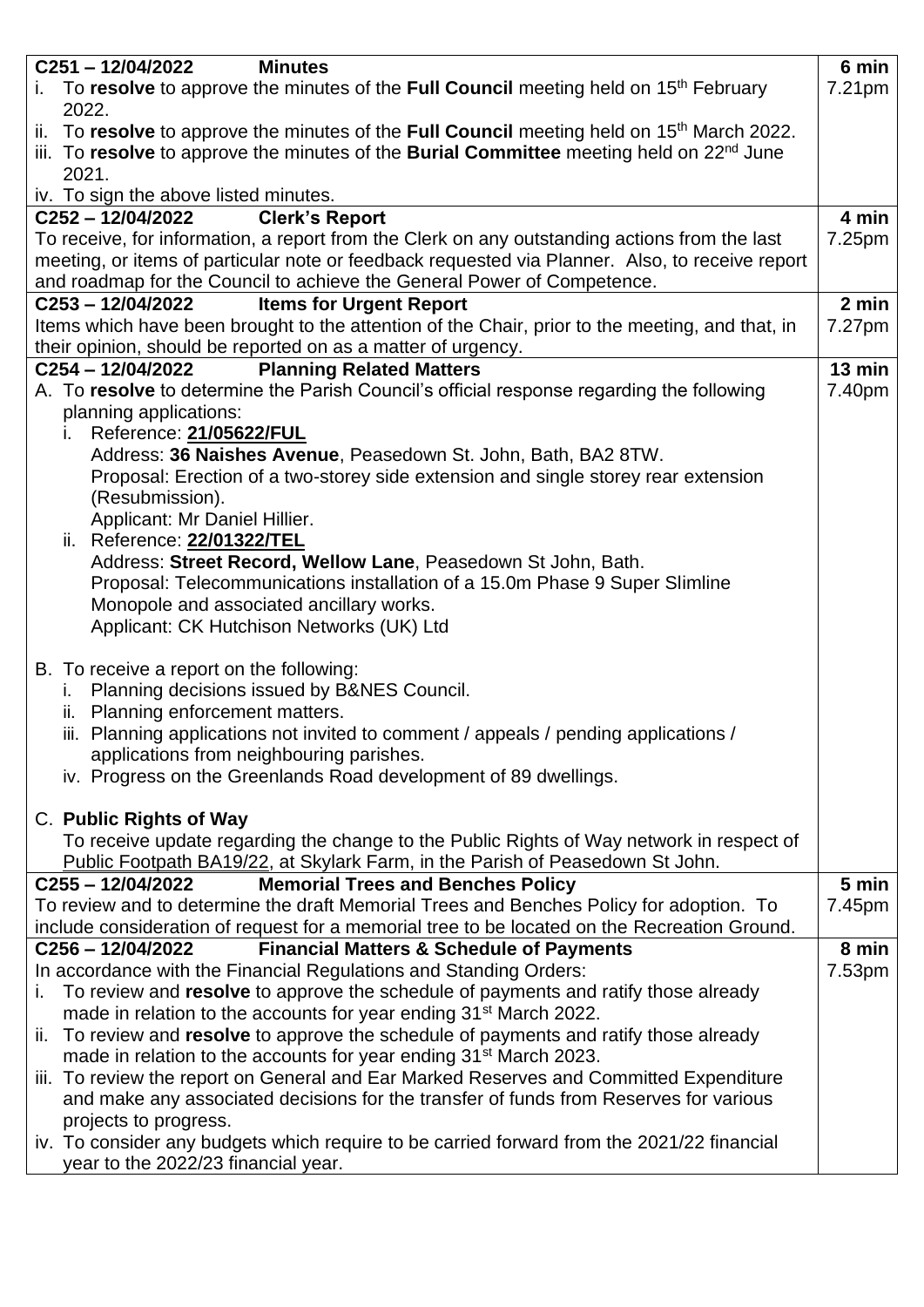| C257-12/04/2022<br><b>Community Grants</b>                                                                                                                                                 | 5 min    |
|--------------------------------------------------------------------------------------------------------------------------------------------------------------------------------------------|----------|
| To receive update on the Community Grant awards for 2021/22 and to determine the                                                                                                           | 7.58pm   |
| application from Peasedown Scouts for shelving units, previously discussed under minutes                                                                                                   |          |
| C122 - 19/10/2021; F&A054 - 04/01/2022 and C192 - 18/01/2022.                                                                                                                              |          |
| Order of Known Business, Project Budgets and EMR<br>$C258 - 12/04/2022$                                                                                                                    | 2 min    |
| To note the report on progress and the expenditure in relation to the Order of Known                                                                                                       | 8.00pm   |
| Business for the 2020-21 council year and the 2021-22 council year. Also, of the previously                                                                                                |          |
| agreed larger operational projects.                                                                                                                                                        |          |
| <b>Council Committee Updates</b><br>C259-12/04/2022                                                                                                                                        | 4 min    |
| To receive updates, and make associated decisions on any recommendations raised at the                                                                                                     | 8.04pm   |
| following meetings, which have met since the last Full Council meeting:                                                                                                                    |          |
| <b>Burial Committee</b> – Advisory Panel meeting held on $17th$ March 2022.                                                                                                                |          |
| <b>Personnel Committee</b> – Committee meeting held on $22^{nd}$ March 2022.                                                                                                               |          |
| The meeting will be adjourned for a 10-minute comfort break.                                                                                                                               |          |
| <b>Advisory Panel Updates</b><br>C260-12/04/2022                                                                                                                                           | 10 min   |
| A. To note the summary report of Advisory Panel meetings held in the current Council year                                                                                                  | 8.24pm   |
| along with attendance numbers.                                                                                                                                                             |          |
|                                                                                                                                                                                            |          |
| B. To note the reports from the following Advisory Panels - any recommendations or motions                                                                                                 |          |
| raised requiring resolution are specified below:                                                                                                                                           |          |
| Civic Events Advisory Panel - Meeting held on Thursday 31 <sup>st</sup> March 2022 at 7.30pm.                                                                                              |          |
| Update on the planning of the events to celebrate the Queen's Platinum Jubilee on 2 <sup>nd</sup><br>June 2022.                                                                            |          |
|                                                                                                                                                                                            |          |
| ii. Clerk Liaison Panel – Meeting held on Wednesday 6 <sup>th</sup> April 2022 at 6.00pm. To<br>receive update on current workload, staff objectives and training.                         |          |
| iii. Executive Committee Advisory Panel – Meeting held on Tuesday $5th$ April 2022 at                                                                                                      |          |
| 7.00pm. To consider recommendations regarding project and workload priorities.                                                                                                             |          |
| Also, to vote on the following motion:                                                                                                                                                     |          |
| To resolve to instruct the Clerk that after detailed discussions at both Finance &                                                                                                         |          |
|                                                                                                                                                                                            |          |
| Amenities, & Full Council meetings the following amounts are moved from the                                                                                                                |          |
| <b>Committed Expenditure into General Reserves:</b>                                                                                                                                        |          |
| 1. £1000.00 from the Asset Signage Project.                                                                                                                                                |          |
| 2. £1000.00 from the Refurbishment of the Telephone Kiosks.                                                                                                                                |          |
| 3. £4000.00 from the Recreation Ground Improvements.                                                                                                                                       |          |
| Proposed by: Cllr Andy Larcombe                                                                                                                                                            |          |
| Seconded by: Cllr Jo Davis                                                                                                                                                                 |          |
| iv. Jubilee Garden Advisory Panel – Site meeting with contractor on Wednesday $16th$                                                                                                       |          |
| March 2022 - update on the progress of the project to be provided.                                                                                                                         |          |
| v. Persimmon Land Transfer Advisory Panel – No meeting held but an update on the                                                                                                           |          |
| progress of the project to be provided.                                                                                                                                                    |          |
| vi. Recreation Ground Improvements Advisory Panel - No meeting held but an update                                                                                                          |          |
| on the progress of the project to be provided.                                                                                                                                             |          |
|                                                                                                                                                                                            |          |
| C. To note the scheduled forthcoming meetings for the following Advisory Panels:                                                                                                           |          |
| Civic Events Advisory Panel - Thursday 5 <sup>th</sup> May 2022 at 7.30pm.                                                                                                                 |          |
| ii. Clerk Liaison Panel - Wednesday 4 <sup>th</sup> May 2022 at 6.00pm.                                                                                                                    |          |
| iii. Digital Transformation Strategy Advisory Panel - Tuesday 19th April 2022 at                                                                                                           |          |
| 7.00pm.                                                                                                                                                                                    |          |
| iv. Executive Committee Advisory Panel – Tuesday $3rd$ May 2022 at 7.00pm.                                                                                                                 | $15$ min |
| Tea Hut and Toilet Unit at the Recreation Ground<br>C261-12/04/2022                                                                                                                        |          |
| Following discussions at meetings of the Football Club Liaison Advisory Panel and the                                                                                                      | 8.39pm   |
| Finance & Amenities Advisory Panel, to receive a report on proposals for the installation of a<br>tea hut and toilet unit at the Recreation Ground. Also, to vote on the following motion: |          |
|                                                                                                                                                                                            |          |